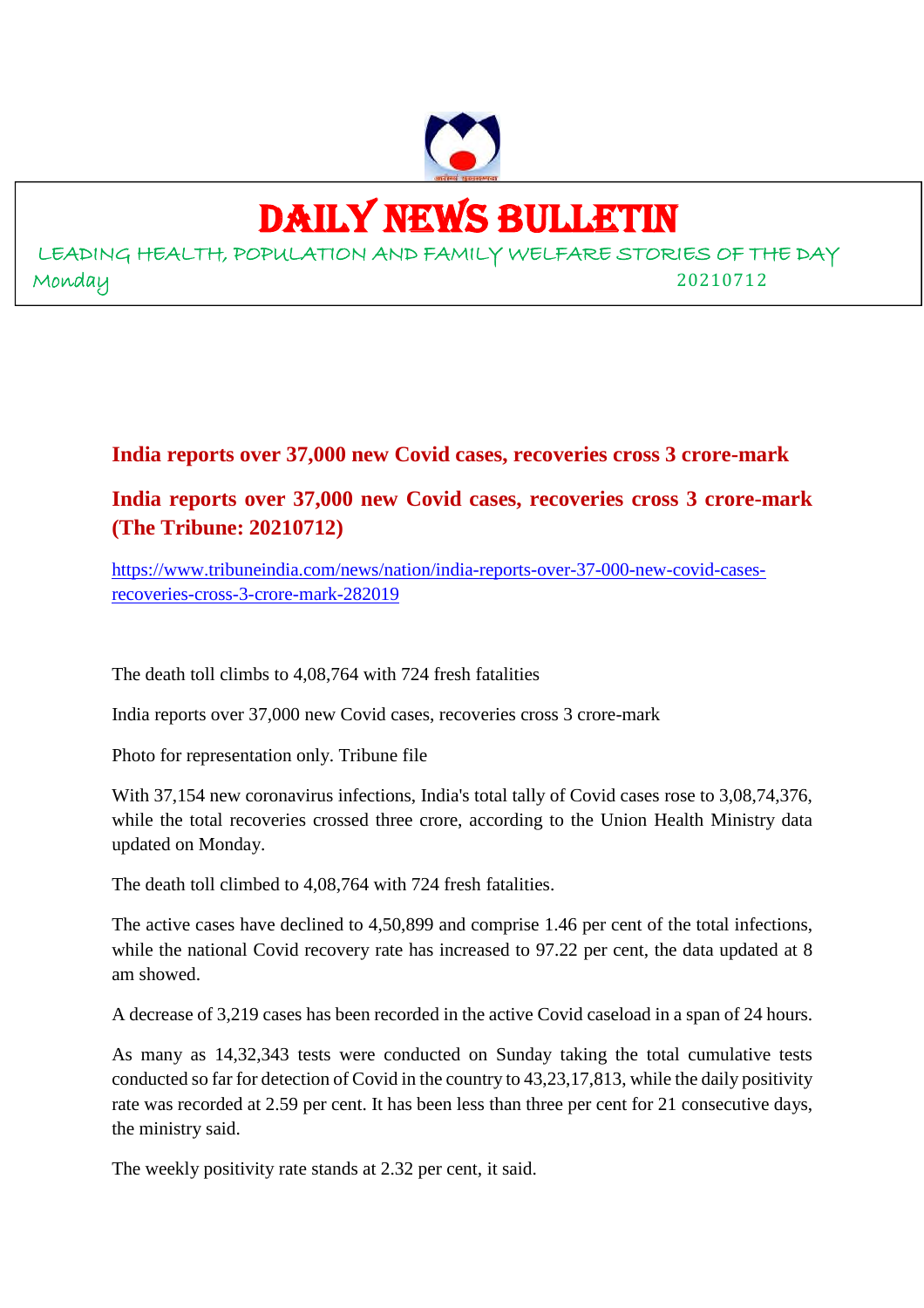The number of people who have recuperated from the disease surged to 3,00,14,713 and the case fatality rate stands at 1.32 per cent, the data stated.

Cumulative vaccine doses administered so far has reached 37.73 crore under the Nationwide Vaccination Drive.

The 724 new fatalities include 350 from Maharashtra and 97 from Kerala.

A total of 4,08,764 deaths have been reported so far in the country, including 1,25,878 from Maharashtra, 35,835 from Karnataka, 33,418 from Tamil Nadu, 25,015 from Delhi, 22,698 from Uttar Pradesh, 17,916 from West Bengal and 16,186 from Punjab. PTI

## **Covid affecting kids' psychological development**

## **Covid affecting kids' psychological development: Experts (The Tribune: 20210712)**

https://www.tribuneindia.com/news/coronavirus/covid-affecting-kids-psychologicaldevelopment-experts-280982

Covid-19, consequent lockdowns and no classroom teaching or outdoor games since a yearand-a-half have proved to be a severe blow to the psychological development of children. As per experts, an increase in anxiety and depressive symptoms has been witnessed amo0ng children.

During this period, parents need to be calm with their wards. They play an important role in keeping them healthy, both physically and mentally. So, parents should encourage their children to speak up if they are not feeling well or are worried due to the pandemic so that the former can help them.

Dr Manu Sharma, consultant, Pediatrics and Neonatology, Max Hospital, said: "Children are also deprived of outdoor physical activities and playing time. Lack of such activities is leading to health issues such as obesity and future risk of metabolic syndrome. A peculiar rise in screen time and addiction to the Internet has also been observed among children. When these are coupled with inadequate parental surveillance, it exposes the child to an ocean of content that has positive and negative long-lasting impact".

In an attempt to stay connected with their peers, children spend a lot of time on social media. This, in particular, is responsible for increased incidences of cyberbullying. Reports directly relate it to increased anxiety, stress, low self-esteem and even suicidal tendencies in children, he added.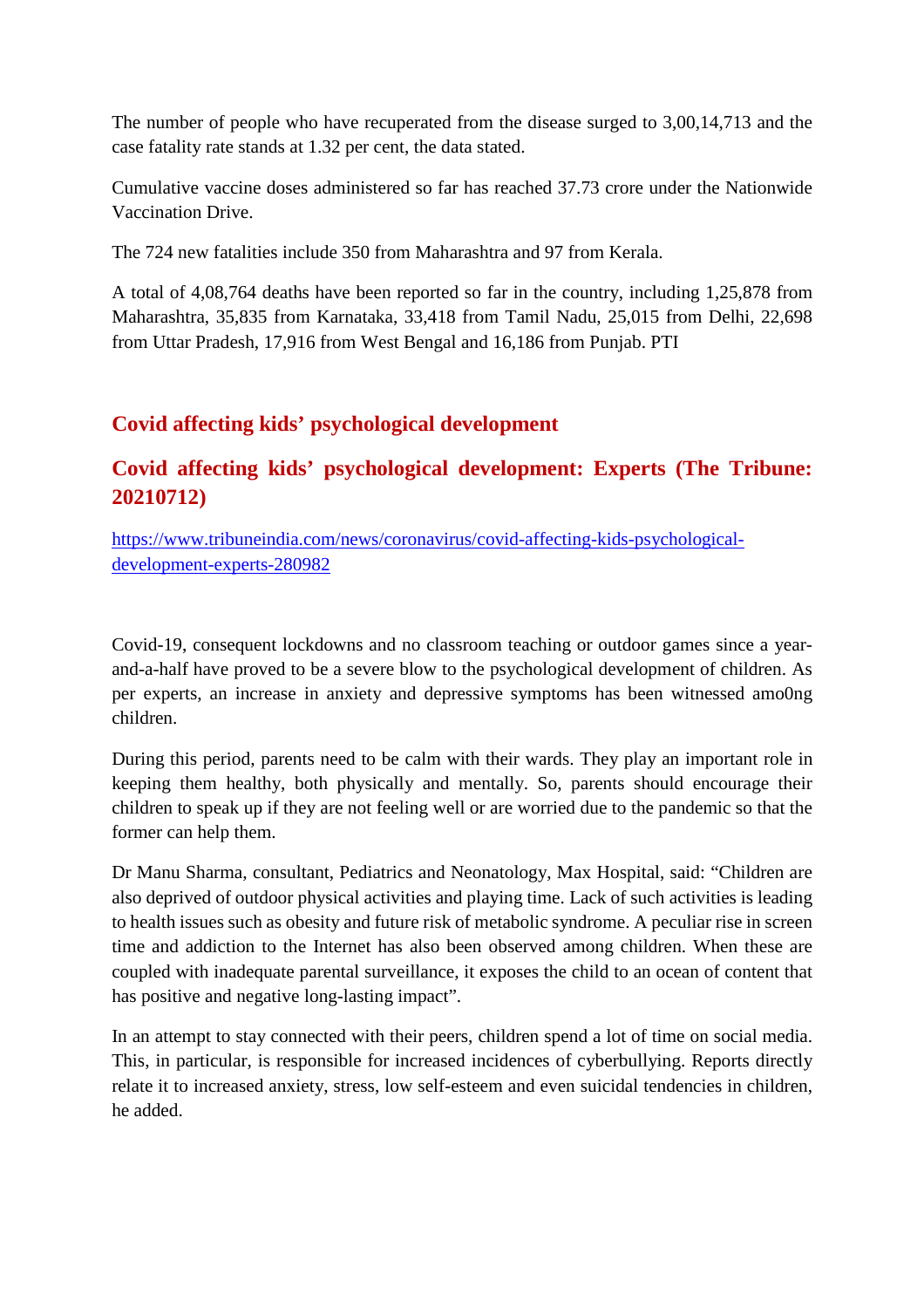City-based clinical psychologist Suresh Khanna said isolation and lockdowns have been specially challenging for children. As they are deprived of their friends, schoolmates and healthy school environment, one can see drastic behavioral changes in them.

"Aggression and depression are on the rise in kids, especially in teens. Key signs observed are changes in eating and sleep patterns. Parents need to be watchful," he said.

## **Vaccination must to avoid third wave, says AIIMS Director Prof Randeep Guleria**

## **Vaccination must to avoid third wave, says AIIMS Director Prof Randeep Galleria (The Tribune: 20210712)**

https://www.tribuneindia.com/news/coronavirus/vaccination-must-to-avoid-third-wave-saysaiims-director-prof-randeep-guleria-280694

Prof Randeep Guleria, Director, AIIMS, New Delhi. file photo

The Department of Microbiology, PU, today organised a webinar on "Promotion of Scientific Temper among People of India" to spread awareness among the public about the current pandemic situation.

Prof Randeep Guleria, Director, AIIMS, New Delhi, spoke on "What the pandemic has taught us and where do we go from here?"

He discussed the reasons behind the emergence of the devastating second wave and that there was an urgent requirement to invest in public health services.

Dr Guleria emphasised that Covid-19 appropriate behavior could help prevent a third wave.

Dr Guleria, meanwhile, said the Covid-19 pandemic "is not over nor is it going to end soon". People should get vaccinated in order to avoid a third wave, he said.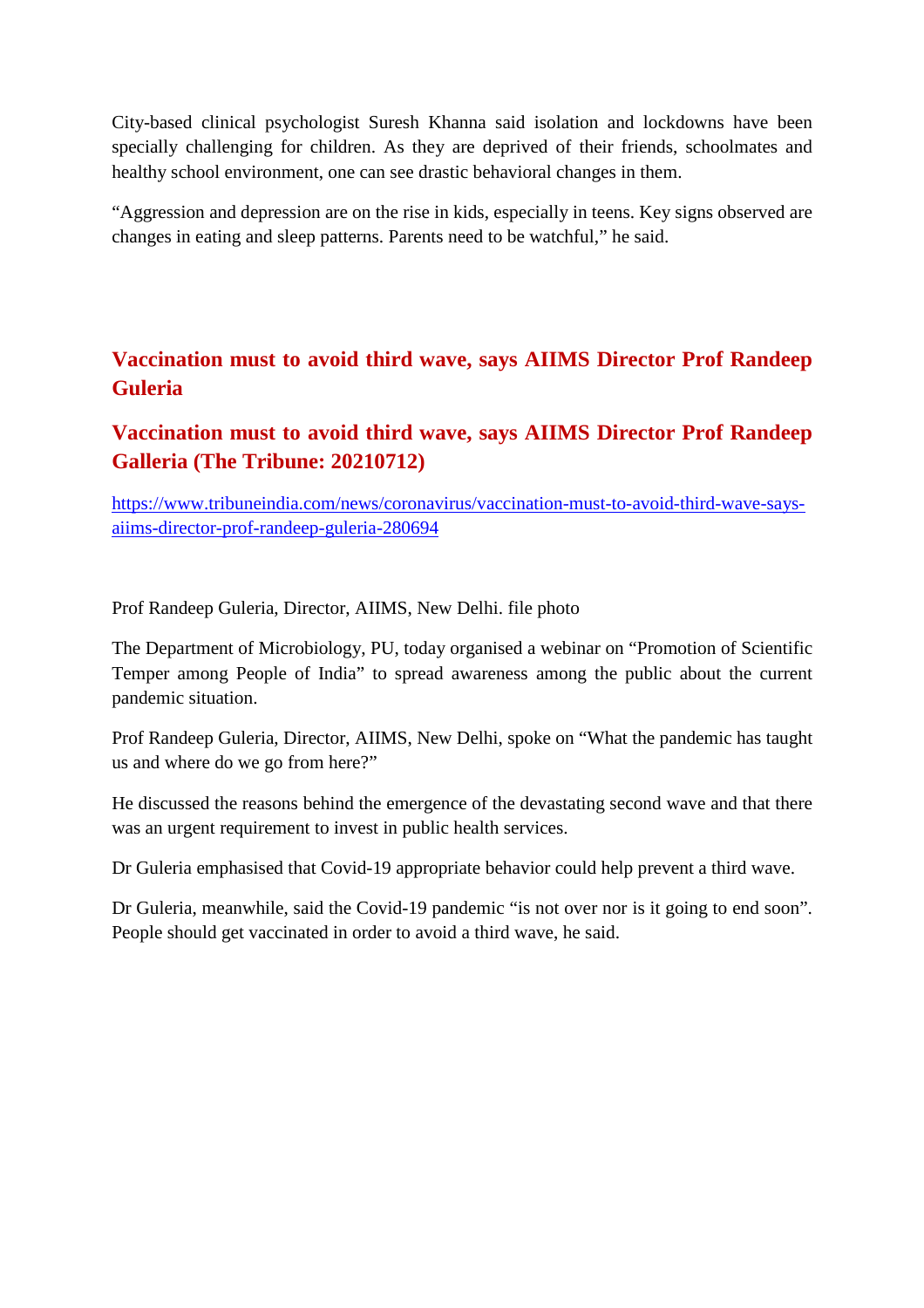## **New variants**

## **Step up genome sequencing to identify new variants: Punjab CM (The Tribune: 20210712)**

https://www.tribuneindia.com/news/coronavirus/step-up-genome-sequencing-to-identifynew-variants-punjab-cm-280773

Wants lab in Patiala functional this month

CM Capt Amarinder Singh today asked the departments concerned to step up whole genome sequencing (WGS) to expeditiously identify cases of new Covid variant and to fast-track the project for execution of the MoU with ICMR for the Regional Institute of Virology, Mohali.

Though no fresh cases of Delta Plus variant (apart from two reported earlier based on May sampling) had been identified in the state, the CM directed that the WGS lab at GMCH, Patiala, coming up with the support of PATH, must become functional this month. PATH has informed the authorities that the machine is likely to be installed by July 25. The CM said the state was also starting dry swab testing, with a pilot survey at GMCH, Patiala, next week. — TNS

## **Covid Recovery (The Asian Age: 20210712)**

http://onlineepaper.asianage.com/articledetailpage.aspx?id=15704699

## IIT-D alumnus scales Everest within 7 weeks of Covid recovery

New Delhi, July 11: Neeraj<br>Chaudhary tested positive<br>for Covid-19 on the day he was to start from<br>Kathmandu for the Mount Everest but that did not<br>deter the IIT Delhi alum-<br>nus who returned to the base camp within weeks of base camp which weeks of<br>his recovery and ultimate-<br>ly managed to hoist the<br>institution's flag in addition to the tricolour atop<br>the summit.

While the country was<br>reeling under the aggressive second wave of Covid-19, Mr Chaudhary's family<br>members in Rajasthan<br>were hooked to their phones waiting for an<br>update about his well-

being.<br>
Mr Chaudhary (37) did<br>
his MTech<br>
Environmental Sciences<br>
and Management at the and Management at the<br>Indian Institute of<br>Technology (IIT) in Delhi during 2009-11 and he is<br>currently working with the Rajasthan government's water resources

He took up mountaineer-<br>ing in 2014 and in 2020 got<br>selected as a member of Indian the Indian<br>Mountaineering Foundation (IMF) Everest



Neeraj Chaudhary

Expedition under the ministry of youth affairs and<br>sports. However, the expe-<br>dition was postponed due to the outbreak of coronavirus.

year, amid the This uncertainty posed by the<br>pandemic, he reached pandemic, he reached<br>Kathmandu with the team to begin the expedition. "But I hit a roadblock<br>when I tested positive for Covid and had to return to Covid and had to return to<br>Jaipur. I was feeling<br>fatigued for a few days but I had no other symptoms. Mr Chaudhary told a news

agency.<br>"In that moment also I<br>wasn't really thinking of<br>Covid. All I could think of was how much effort I had<br>put in and the prepara-<br>tions I had done to reach there and that this was my chance to complete it. I think that the motivation of not having a second chance anytime soon

helped me push my body<br>harder and there I was,"<br>he added.

ne added.<br>He tested positive on<br>March 27 and was back in<br>Kathmandu in April itself.

Naturation in April 1881.<br>He managed to scale the<br>peak on May 31.<br>Crediting IIT Delhi for<br>shaping his career and the<br>alumni association for<br>helping him start a neuping mini-start at<br>fundraiser of 324 lakh for<br>the expedition, Mr<br>Chaudhary took the IIT<br>flag with him.

A flag ceremony<br>held at IIT Delhi, was  $_{\rm the}^{\rm on}$ mark Friday, to achievement. **PTI**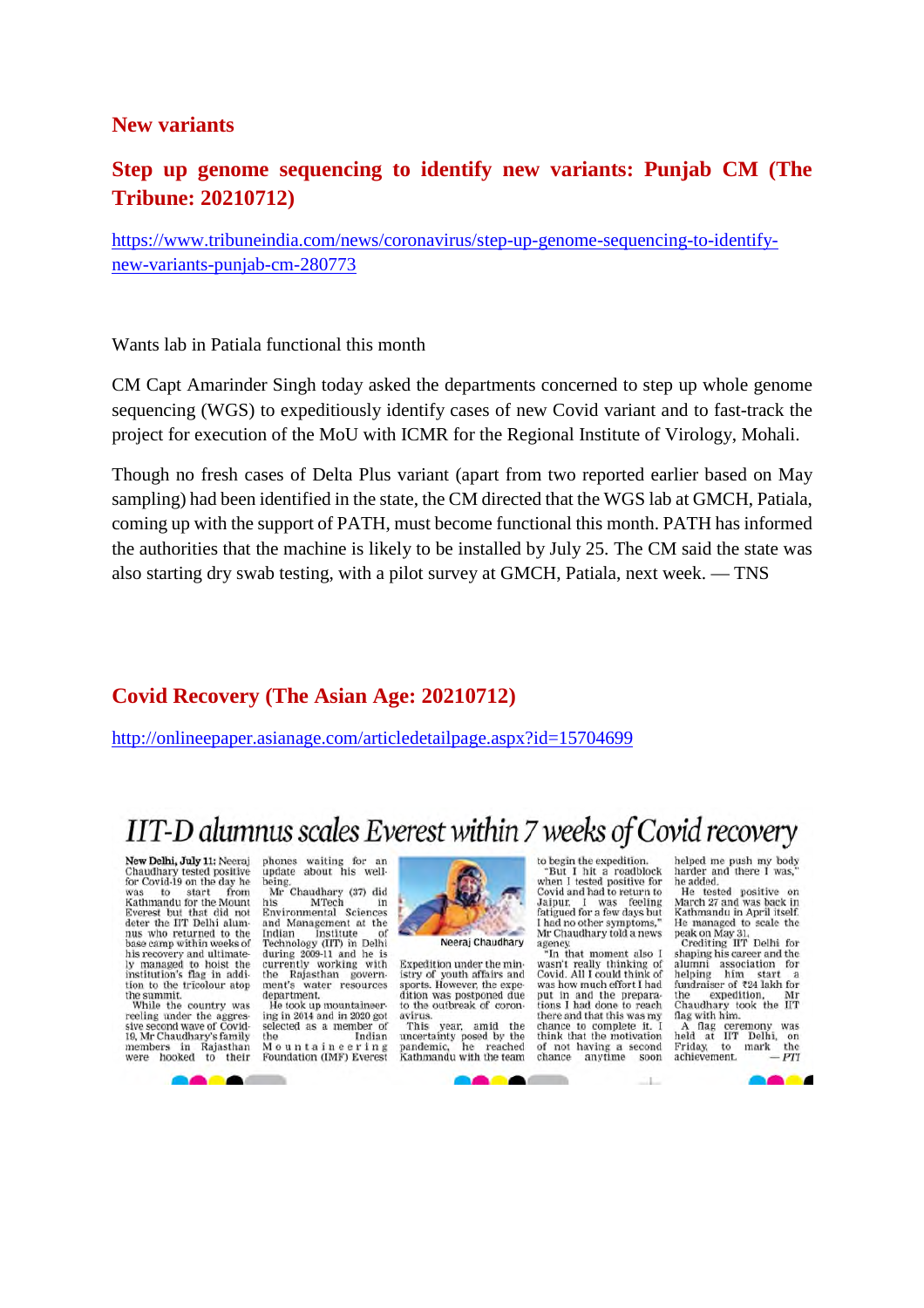## **Zika Virus (The Asian Age: 20210712)**

http://onlineepaper.asianage.com/articledetailpage.aspx?id=15704720

## Amid Covid, Zika outbreak adds to Kerala woes

State reporting 12K & 15K cases daily with no end in sight to 'prolonged surge' HARY M. PILLAI<br>THIRUVANANTHAPURAM.<br>JULY 11

After winning acco-<br>lades for its 'Kerala<br>model' of combating<br>the contagion about<br>a year ago, the state<br>for some signalizing<br>fresh cases between<br>12,000 & 15,000 with<br>"prolonged surge"

**The state had reported 14,087 fresh**<br>covid infections on<br>Saturday and 109<br>deaths, taking the total caselead to<br> $30,39,029$  and death<br>toll to 14,380. The<br>toll to 14,380. The<br>tomber of active

THIRNOVARANTHAPUNAM,<br>
THIRNOVARANTHAPUNAM, THIRNOVARIA THIRNOVARANTHAPUNAM, THIRS COVID TO COVID IT and the Control of control of control of the model of the daths, taking the model of the state of the state of the state

 $\alpha$  'prolonged surge' to the infection, are proposed surge' to the infection, are proposed concerned to the Minister Narradian surface in the persistent and expressed concern<br>in the persistently in the concerned concerne

 $-PTI$ **MP: RSS to train** cadres to tackle

weekly positivity rate has<br>also declined to 2.32 per ent.<br>The number of people who have recuperated from the disease surged from the disease surged<br>from the disease surged from the case of all  $\mu$  rate stands at<br>1.32 and

## India sees decline in infection, 41,506 new cases in 24hrs AGE CORRESPONDENT<br>NEW DELHI, JULY 11

### Assam to give ₹2.5L

AGE CORRESPONDENT<br>
NESSAIN DI GIVE 72.5L<br>
NEW DELHI, ILUV 111<br>
IN COMIC-19 WIDOWS<br>
In this on Friday witnessed<br>
in the Gauvaleth deaths Sarma consultations and related deaths. Same consultations in<br>
this and related death

hospy," he stad...  $- P \dot{f}$ <br>there is noted...  $- P \dot{f}$ <br>there is a stad that over 1.14<br>crowe balance and<br>crowe balance and<br>clime doses are still avail-<br>and private hospitals to<br>be with the states. UTs,<br> $Q \propto \frac{1}{2}$  and

## **BJP** govt will review 'land to outsiders' issue: Dhami AGE CORRESPONDENT

Amid growing support and demand for strictly support and demand for strictly supported land to cutations of the method of the method of the strictly supported valid and the ruling BJP will investigate the strictly will al

## Kolkata: 37 held for flouting Covid rules, partying in hotel

**COVIDENTIFYING**<br> **EXECUTE:**<br>
RAIFE COPS, however, upper floors in plain<br>
RAIFE CHOMORURE THE COPS, however, upper floors in plain<br>
INCREMENTA, ULV 11<br>
In a major creductory, the the pure of the reverse in plain<br>
In a maj

3rd Covid wave **RABINDRA NATH<br>CHOUDHURY<br>BHOPAL, JULY 11** 

# ${\bf BHOPAL, IULY 11}$  R a s s h t r i y a<br>Swayarmsevak Sangh (RSS) will train its small conders to tackle the<br>distribution of the model of the model of the third conders to tackle the<br>trivial of the system of the system of the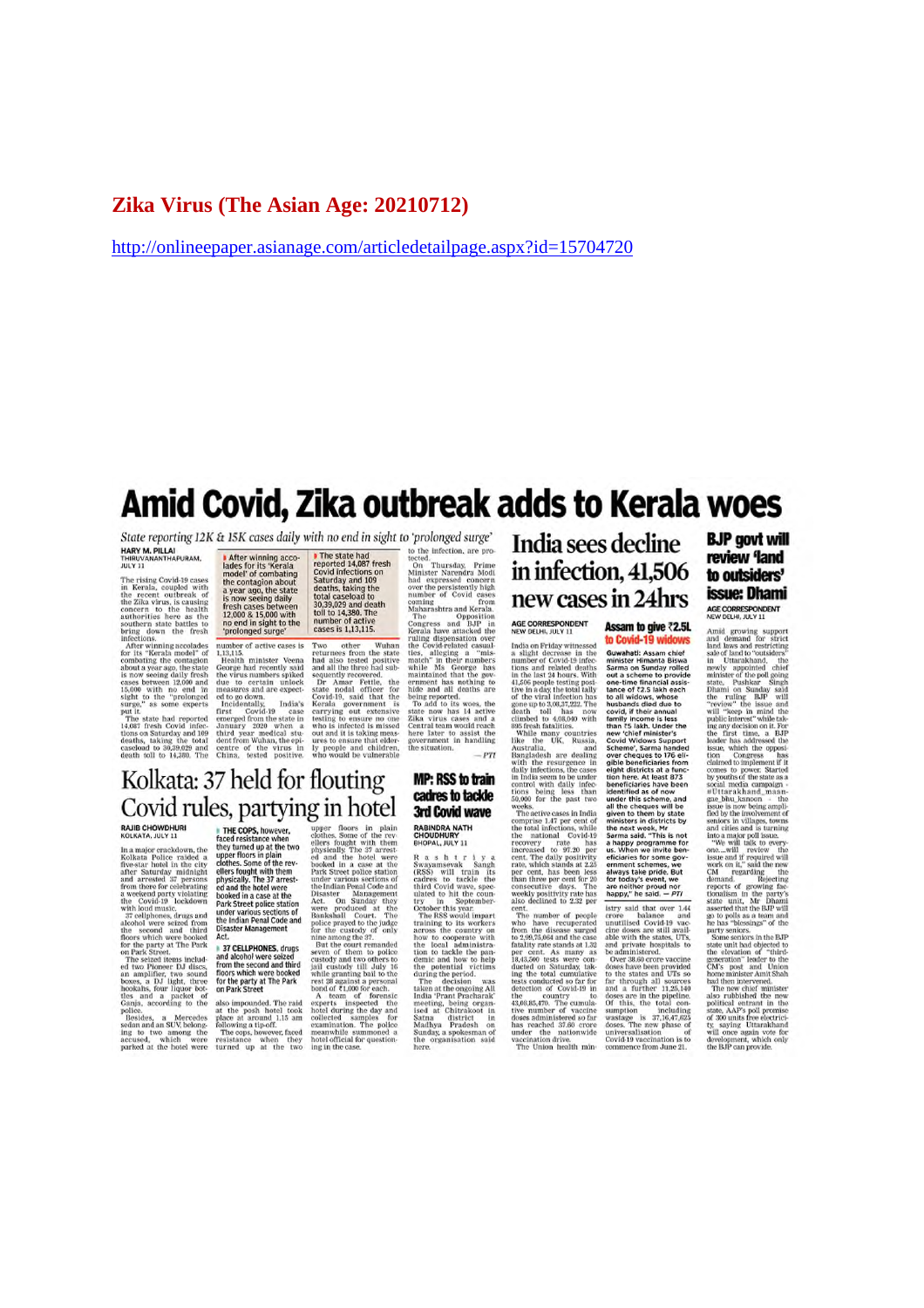## Infection (The Asian Age: 20210712)

http://onlineepaper.asianage.com/articledetailpage.aspx?id=15704856

# Woman infected with 2 Covid variants highlights next risk

#### **SUZI RING** JULY 11

A 90-year-old woman died after becoming infected with two different strains of Covid-19, revealing another risk in the fight against the disease. Belgian researchers found.

In the first peer-<br>reviewed analysis of an infection with multiple strains, scientists found the woman had contracted both the alpha variant. which first surfaced in the UK, and the beta strain, first found in South<br>Africa. The infections<br>probably came from separate people, according to a report published on Saturday and presented at the European Congress of Clinical Microbiology & **Infectious Diseases.** 

The woman was admitted to a Belgian hospital in March after a number of falls, and tested positive for Covid-19 the same day. She lived alone, receiving nursing care at home, and hadn't been vaccinated. Her respiratory symptoms rapidly worsened and she died five days later. When her respiratory samples were tested for variants of concern, both strains were found in two tests. The researchers<br>couldn't say whether the co-infection played a role in her rapid deterioration.

The idea of multiple infections isn't completely new. In January, Brazilian scientists reported two cases of Covid-19 co-infection, but the study hasn't yet been released in a scientific journal. Researchers have also previously found evidence of people becoming infected with multiple strains  $\alpha$ f influenza. The cases suggest co-infection might be more common than currently known.

**Bloomberg** 

## **AUSTRALIA-S'PORE TRAVEL BUBBLE** TIMING PUSHED BACK TO END 2021

**EMILY CADMAN** JULY 11

Sydney's virus outbreak means plans for an Australian-Singapore travel bubble have been delayed until at least the end of the year, the Australian trade minister said on Sunday.

While opening up the travel corridor remains a priority, the scale of the outbreak that has forced the country's largest city into a renewed lockdown means plans are on hold. Dan Tehan told the Sydney Morning Herald.

'It has been put back due to the third wave of the virus," he said. "The hope might be towards the end of the year that you could look at a travel bubble with Singapore."

Following the initial discussions, the two countries haven't committed to a specific date for the travel bubble.

While Australia was an early success story in the fight against the coronavirus, a sluggish vaccine rollout means even as the rest of the world opens up the country's borders are expected to stay shut until mid-2022. Just 26 per cent of the population have received their first iab. — Bloomberg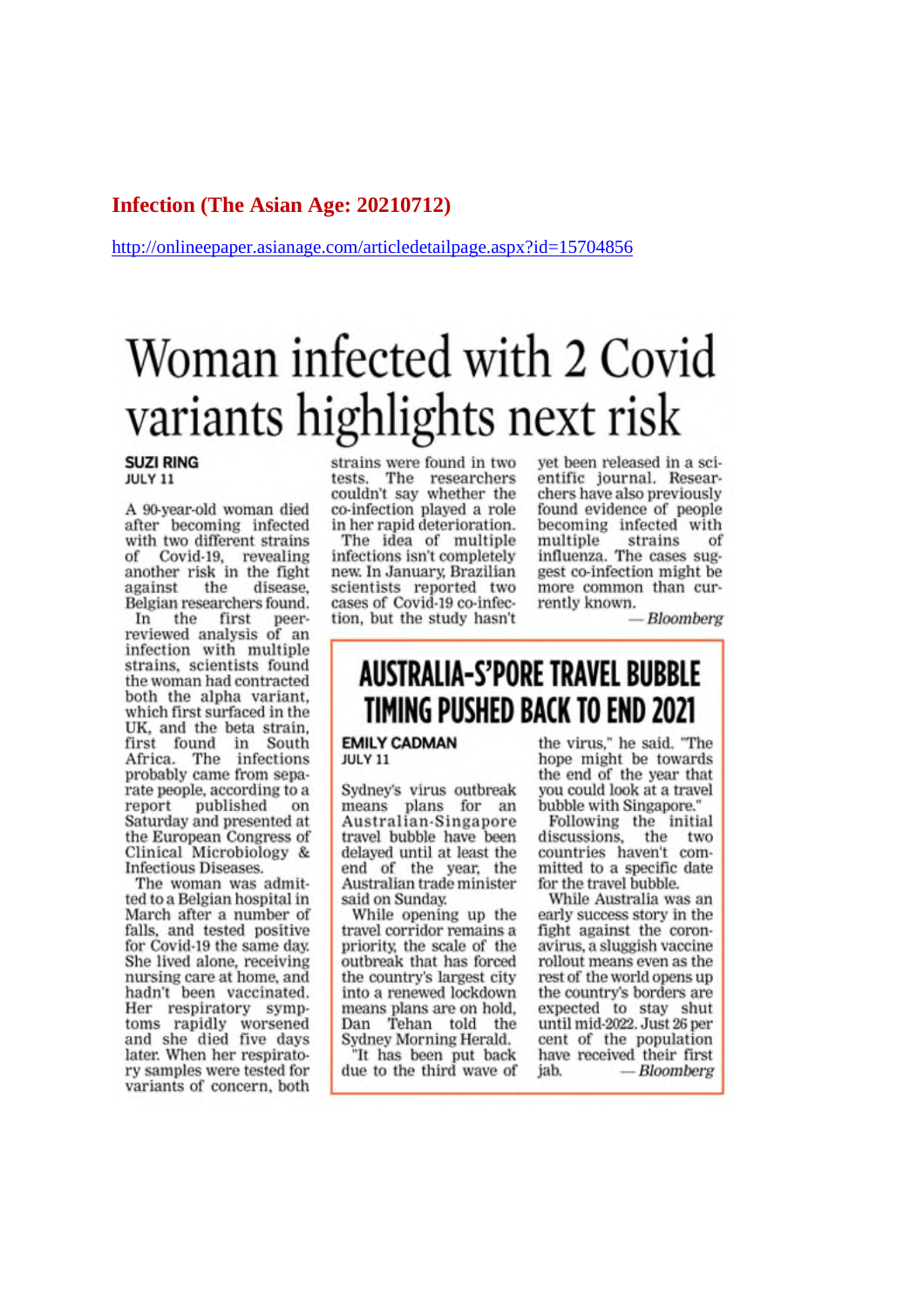## **Mental Health Children 20210712)**

http://onlineepaper.asianage.com/articledetailpage.aspx?id=15703110

**BINDU GOPAL RAO** 

 $\begin{tabular}{|c|c|} \hline \textbf{BINDU GOPAL RAO} & \textbf{BIO} & \textbf{0} & \textbf{0} & \textbf{0} & \textbf{0} & \textbf{0} & \textbf{0} & \textbf{0} & \textbf{0} & \textbf{0} & \textbf{0} & \textbf{0} & \textbf{0} & \textbf{0} & \textbf{0} & \textbf{0} & \textbf{0} & \textbf{0} & \textbf{0} & \textbf{0} & \textbf{0} & \textbf{0} & \textbf{0} & \textbf{0} & \textbf{0} & \textbf{0} & \textbf{0} & \$ 

#### **CATCH THEM YOUNG**

Content and CEO Content Practice Content<br>From Content CEO Content Center Specific experience specific experiments to<br>the lookout in kids.<br>These include avoid-<br>ance of social activities, difficulty in alling difficulty<br>asse

somator paint and the constant pair and a headache (especially in realidator to particular event and public presentations), dropping grades in school, eating problems (were anger/outbursts assessed) towards peers and fina modeu and treated at the right<br>time either by talking or taking<br>him/her to a therapist,"<br>cautions Tapsi.

医

#### **INFANT WOES**

Childhood mental disorcers for kids below three<br>ders for kids below three<br>as include aspects such measuremental<br>milestones, delays in<br>speech and language.<br>delay in communication<br>metal and measuremental behaviour and<br>issues  $\blacksquare$ 

# **Covid affects mental** health of children

Children can have mental health issues, something that many parents and quardians are unaware of. With schools closed, lack of recreation and play opportunities, economic stress in the household and health-related worries for parents, anxiety among children is on the rise

exactive the control of the control and the most of the control of the set of the set of the and active interest in your child and their concerns.<br>
Take a mactive interest in your child and the wave of changes in their the **Child** cheer checklist

L II van

 $\begin{tabular}{p{0.85\textwidth}} \hline \textbf{Ritika Aggarval, consulant } \textbf{psy:} \hline \textbf{chologist at Jaslok Hospital & \textbf{R} \hline \textbf{Reserch Center points out that} \hline \textbf{Rutism Spectrum Disorder, a neurodevelopmental disorder, is usually diagnosed at about three years in kids. "You may notice them showing poor eye contact, and interacting with others, representing work and interesting errors.} \hline \end{tabular}$ 

POSTPARTUM PSYCHIATRIC

#### **HELPING HAND**

Children can be helped by focus change on the support system around<br>them — their family, teachers and<br>friends. Parents must enable chil-Francisco have interactions with<br>their friends, be it having lunch<br>breaks or distanced interactions<br>on online platforms like Zoom.

Children with mental health issues need early identification and intervention. Parents<br>can be sensitised through orientation programmes by psychologists. The teachers can<br>behaviours to watch out for. Once the identificatio

such as postpartum depression<br>arise because of a hormonal<br>imbalance in the brain. "It's cru-<br>cial to ensure that the mother

**VIJAYALAKSHMI K.** head of student wellness & counselling, the Narayana Group

seeks professional help, which<br>will bolster the health and devel-<br>opment of the baby too," she adds.

According to Dr Chitra Shankar, consultant and developmental paediatrics, Manipal Hospitals in Bangalore, children need a safe and secure cultures and secure invisions. acquaint pair allows and secure in the safe and secu

c 111 c<br>symptoms<br>to be on the<br>lookout in<br>k i d s<br>include incitude<br>accidentes<br>activities,<br>activities,<br>activities,<br>activities,<br>failing<br>staying asleep, stomach pain<br>relation to narticular avents<br>relation to narticular avents

 $\mathbf{G}^{\text{S}}_{\text{cific}}$ 

staying asleep, stomach pain<br>and headache (especially in<br>relation to particular events<br>such as examinations and pub-<br>lic presentations), dropping<br>grades in school, eating prob-<br>lems (over- or under-eating),<br>explosive anger

-DR JENNIFER PRABHU,<br>co-founder and CEO of Circee<br>Health Pvt Ltd.



children<br>
and make<br>
t h e m<br>
t h i r i ve<br>
well. If there are persistent<br>
difficulties, then the parents<br>
should seek medical help.

**DR CHITRA SHANKAR** consultant and developmental<br>paediatrics, Manipal Hospitals<br>in Bangalore

**ILINESS**<br>With childbirth, new mothers<br>may also need help. And towards,<br>this, it is important to distinguish<br>between postpartum blues, post-<br>partum depression and postpar<br>tum psychosis.<br>The Anjali Chhabria, psychiatrist<br>an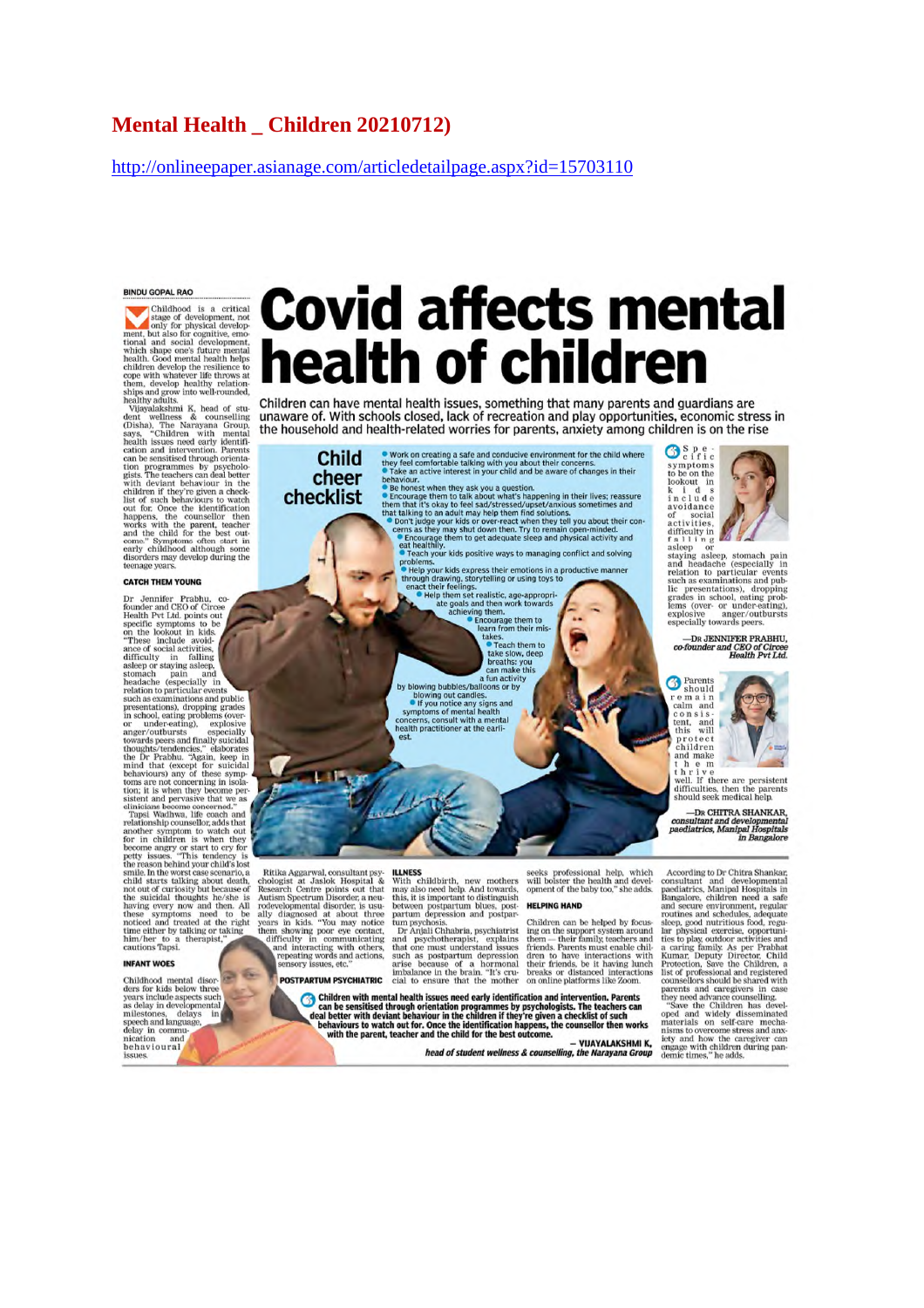## **The smile behind the mask**

## **The smile behind the mask (The Hindu: 20210712)**

https://www.thehindu.com/society/remember-to-smile-behind-your-covid-19 masks/article35212018.ece

Women ophthalmologists from across Aravind Eye Hospitals in Tamil Nadu are reminding people to wear their smiles as they did during pre-pandemic times

When the second wave of COVID-19 hit hard with many people losing their loved ones, doctors at Aravind Eye Care System (AECS) realised even their conversations at the work place were changing. "We were serious all the time

## **Pfizer to seek approval for third vaccine dose**

## **Pfizer to seek approval for third vaccine dose; shots still protect (The Hindu: 20210712)**

https://www.thehindu.com/news/international/pfizer-to-seek-approval-for-third-vaccine-doseshots-still-protect/article35226654.ece

Pfizer's Dr. Mikael Dolsten has said that early data from the company's booster study suggests people's antibody levels jump five- to 10-fold after a third dose

Pfizer is about to seek U.S. authorization for a third dose of its COVID-19 vaccine, saying Thursday that another shot within 12 months could

## **Vaccines**

## **Vaccines will help prevent severe disease in pregnant women: expert (The Hindu: 20210712)**

https://www.thehindu.com/sci-tech/health/vaccines-will-help-prevent-severe-disease-inpregnant-women-expert/article35208384.ece

'Women should use all Covid-appropriate precautions during pregnancy and after childbirth'.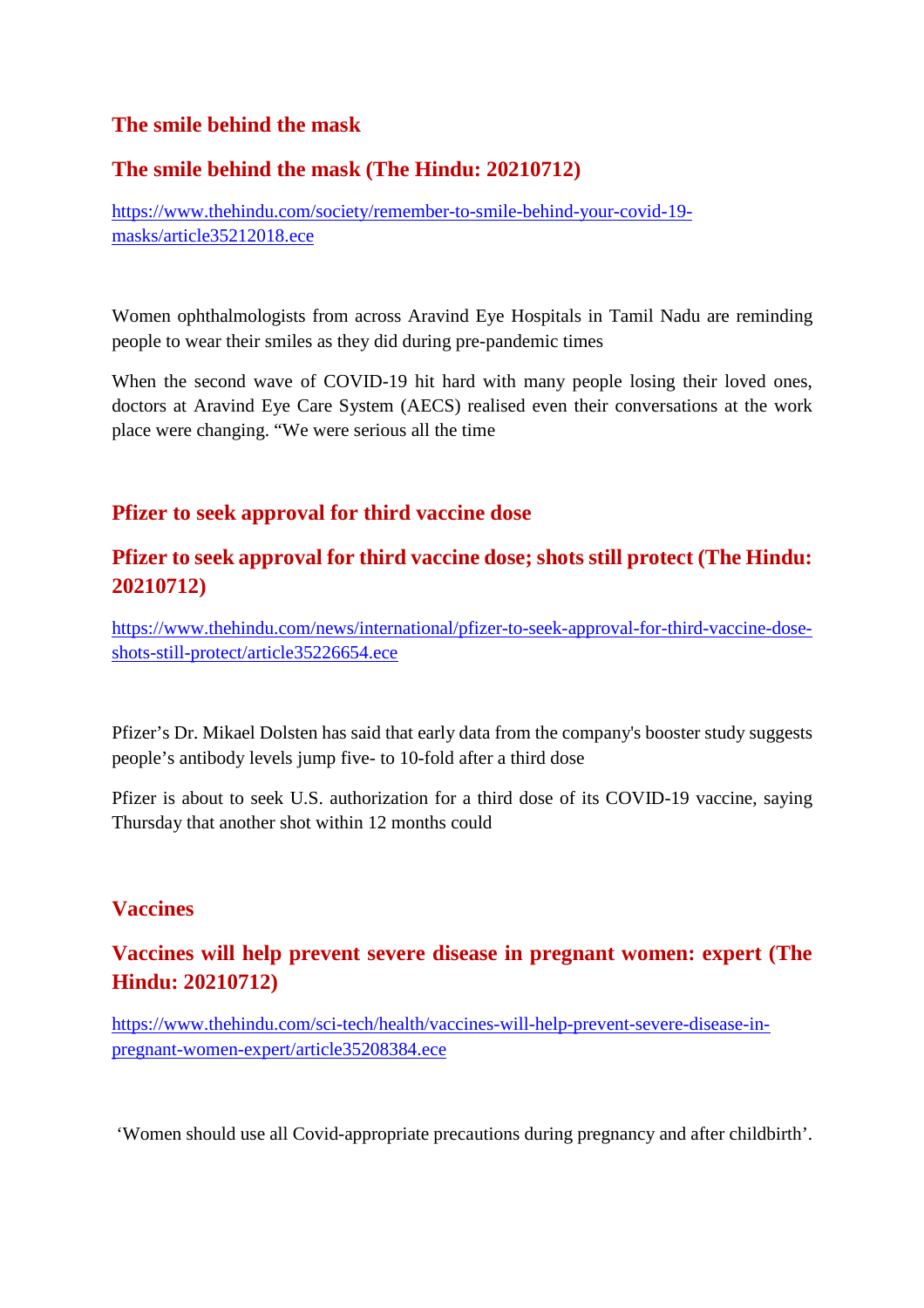Manju Puri, head, department of obstetrics and gynaecology, Lady Hardinge Medical College, Delhi, spoke exclusively to The Hindu on the Central

## **COVID-19 vaccination - Pregnant women**

## **Pregnant women in India now eligible for COVID-19 vaccination (The Hindu: 20210712)**

https://www.thehindu.com/sci-tech/health/pregnant-women-in-india-now-eligible-for-covid-19-vaccination/article35101824.ece

Women can now register on CoWIN or walk-in to the nearest Covid vaccination centre to get themselves inoculated

Pregnant women in India are now eligible to get vaccinated against COVID-19 with the union Health Ministry on Friday giving the approval based on recommendations of the National Technical Advisory Group on Immunizati

## **Delta variant - WHO**

## **Delta variant to become dominant strain of COVID-19 in coming months: WHO(The Hindu: 20210712)**

https://www.thehindu.com/sci-tech/health/delta-variant-to-become-dominant-strain-of-covid-19-in-coming-months-who/article35071265.ece

The World Health Organization said the Delta variant of COVID-19 is now present in nearly 100 countries.

The World Health Organization (WHO) has said the Delta variant of COVID-19 is now present in nearly 100 countries as per conservative estimates, and

## **Pandemics**

## **Pandemic's effect on balance sheets of banks is not as bad as expected (The Indian Express: 20210712)**

https://indianexpress.com/article/opinion/columns/pandemics-effect-on-balance-sheets-ofbanks-is-not-as-bad-as-expected-7399897/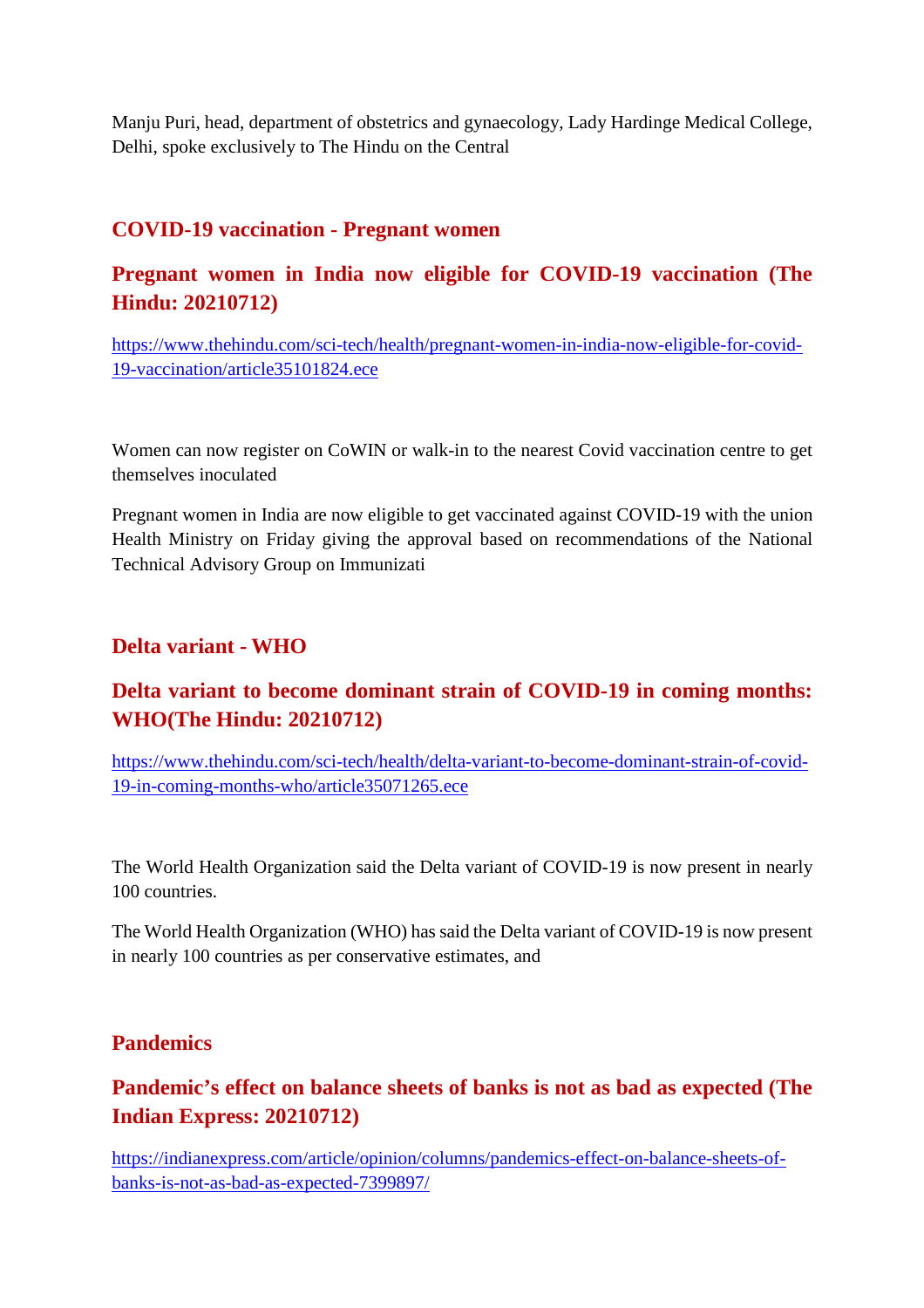Radhika Pandey writes: Higher recoveries, improved capital position could help increase credit growth in the economy

A security guard's reflection is seen next to the logo of the Reserve Bank Of India (RBI) at the RBI headquarters in Mumbai (Reuters)

The Reserve Bank of India's latest Financial Stability Report presented an assessment of the health of the banking sector in the pandemic year. There were concerns that the balance sheets of banks would be adversely hit by the pandemic-induced disruption. However, the report shows that banks fared much better as the NPA ratio (non-performing assets of banks as a percentage of loans) was broadly under control at the end of March. A series of regulatory forbearance policies and their timely withdrawal along with deleveraging by firms have helped in ensuring that banks' balance sheets were not adversely impacted by the pandemic. For this year, the RBI has projected that the NPA of banks will rise to 9.8 per cent. The deterioration is projected to be much steeper under various stress scenarios. However, the assumptions behind these stress scenarios seem to be conservative. The quality of banks' assets may not deteriorate to the extent projected in the report.

The NPA ratio for banks for the period ending March 31 stood at 7.5 per cent. This was much better than the earlier projections. There were concerns that NPAs of banks would increase due to the pandemic as borrowers' ability to repay loans was hit. The RBI, in its July 2020 report projected that, in the baseline scenario the NPA ratio could rise from 8.4 per cent to 12.5 per cent by March 2021, while in the severe stress scenario, they were projected to rise to 14.7 per cent. However, the NPAs settled at a much lower figure. In earlier instances also, the RBI is seen to have overestimated the banks' NPA position.

The capital position of banks, measured as the capital to risk-weighted assets ratio (CRAR), was also projected to deteriorate from 14.6 per cent in March 2020 to 13.3 per cent by March 2021 in the baseline scenario presented in the July 2020 report. However, banks were able to raise capital through various modes such as public issues and qualified institutional placements (QIP) and improved their capital positions during 2020-21. Despite the pandemic, the capital position of banks measured by CRAR improved to 16 per cent in March — well above the regulatory threshold of 9 per cent. Even public sector banks were better placed on capital position. Going forward, the capital position of banks is not likely to pose major concerns. Even under a severe stress scenario, RBI doesn't expect any of the 46 banks to fall short of capital.

Another positive feature emerging from the report is that banks have enough capital to cushion against a deterioration in their assets. The proportion of provisions to gross non-performing assets (GNPA) increased from 66.2 per cent in March 2020 to 68.9 per cent in March 2021.

Regulatory support measures including loan moratoriums, facilities to restructure loans, a standstill on NPA classification and their timely withdrawal have ensured that banks' NPAs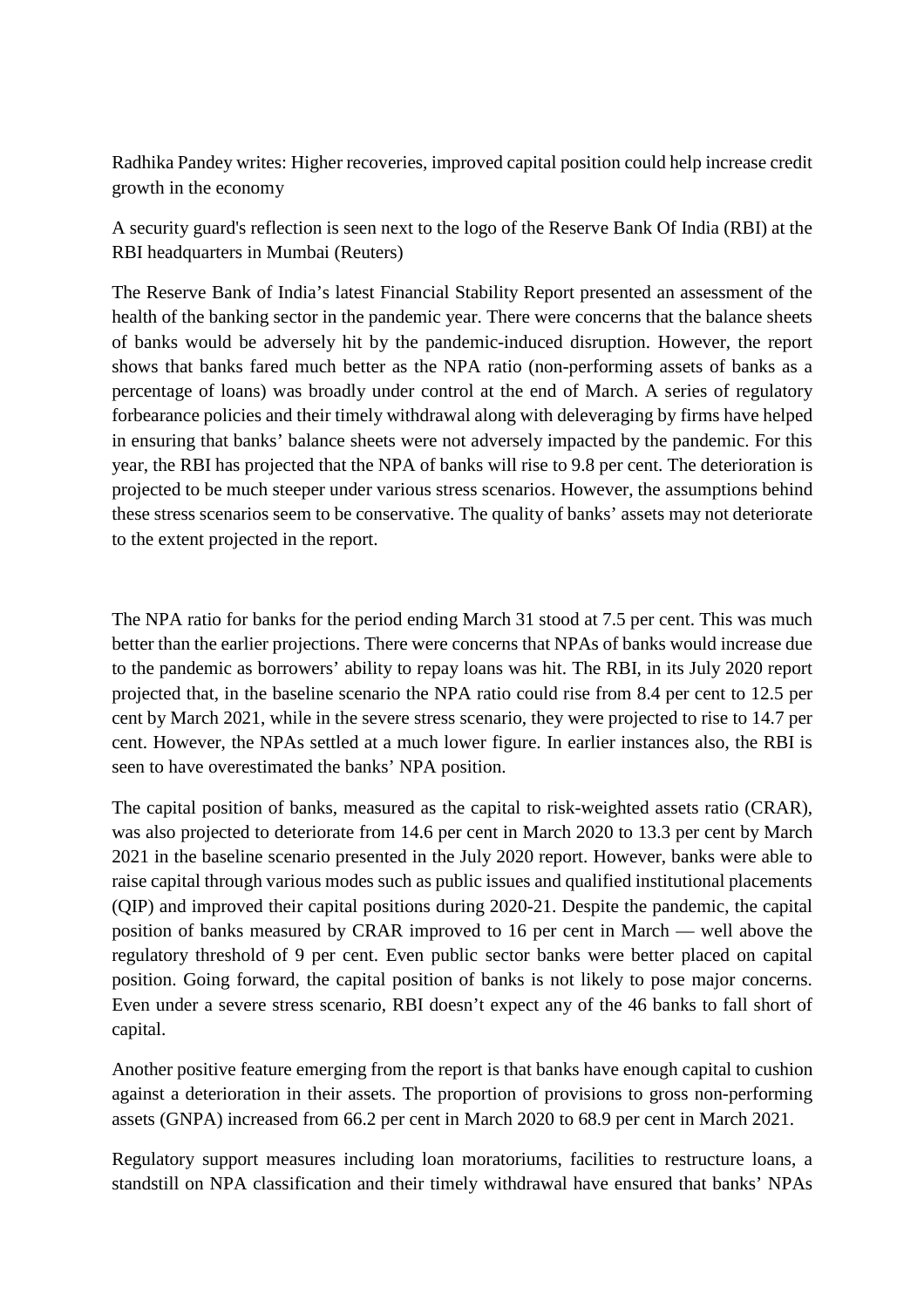remain under control. While banks were incentivised through a number of instruments such as through the Targeted Long Term Repo Operations (TLTROs) to aggressively lend to sectors hit by the pandemic, they adopted a cautious approach. RBI incentivised banks to borrow at a low rate of interest to further lend to specified stressed sectors. But there were not many takers for the cheap loan windows.

For this year, the report projects the NPAs of the banking sector to rise to 9.8 per cent of advances by March 2022 in the baseline scenario. The report also has projections for two stress scenarios: Medium and severe stress scenarios. But these scenarios look unlikely. They involve GDP growth slowing to 6.5 per cent and less than 1 per cent in 2021-22 in the medium and severe stress scenarios respectively.

A key risk highlighted by the report is the weakness in the MSME portfolio of banks. Since 2019, three loan restructuring schemes were announced to help the impaired MSME sector. Despite restructuring, the report notes that the stress in the MSME sector remained elevated as the NPA ratio for public sector banks stood at 15.9 per cent as of March 2021, compared with 13.1 per cent in December 2020. While stress in the MSME sector needs monitoring, it is unlikely to pose a systemic risk. The 15.9 per cent NPA ratio is applicable to small loans of up to Rs 25 crore. Despite a series of measures to boost credit flows to the MSME sector, the share of MSMEs in the outstanding bank credit is less than 5 per cent. The increase in credit flows to this sector is primarily attributed to the Emergency Credit Line Guarantee Scheme (ECLGS) scheme. The scheme aims to provide 100 per cent guaranteed coverage to banks and other lenders. Thus, banks will be guarded against a possible slippage of loans under this scheme. In addition, the RBI's restructuring schemes and the pre-packaged insolvency resolution process should allow for better handling of stress in the MSME credit.

Going forward, in the absence of regulatory support measures such as moratoriums and a standstill on NPA classification, there could be fresh additions to NPAs. But repayment of loans by companies, better recoveries and faster credit growth as the economy picks up could help in keeping NPAs under control. With improved capital positions of banks, they would be able to support a recovery in credit demand.

## **Vaccination (Hindustan: 20210712)**

https://epaper.livehindustan.com/imageview\_916952\_86190806\_4\_1\_12-07- 2021 2 i 1 sf.html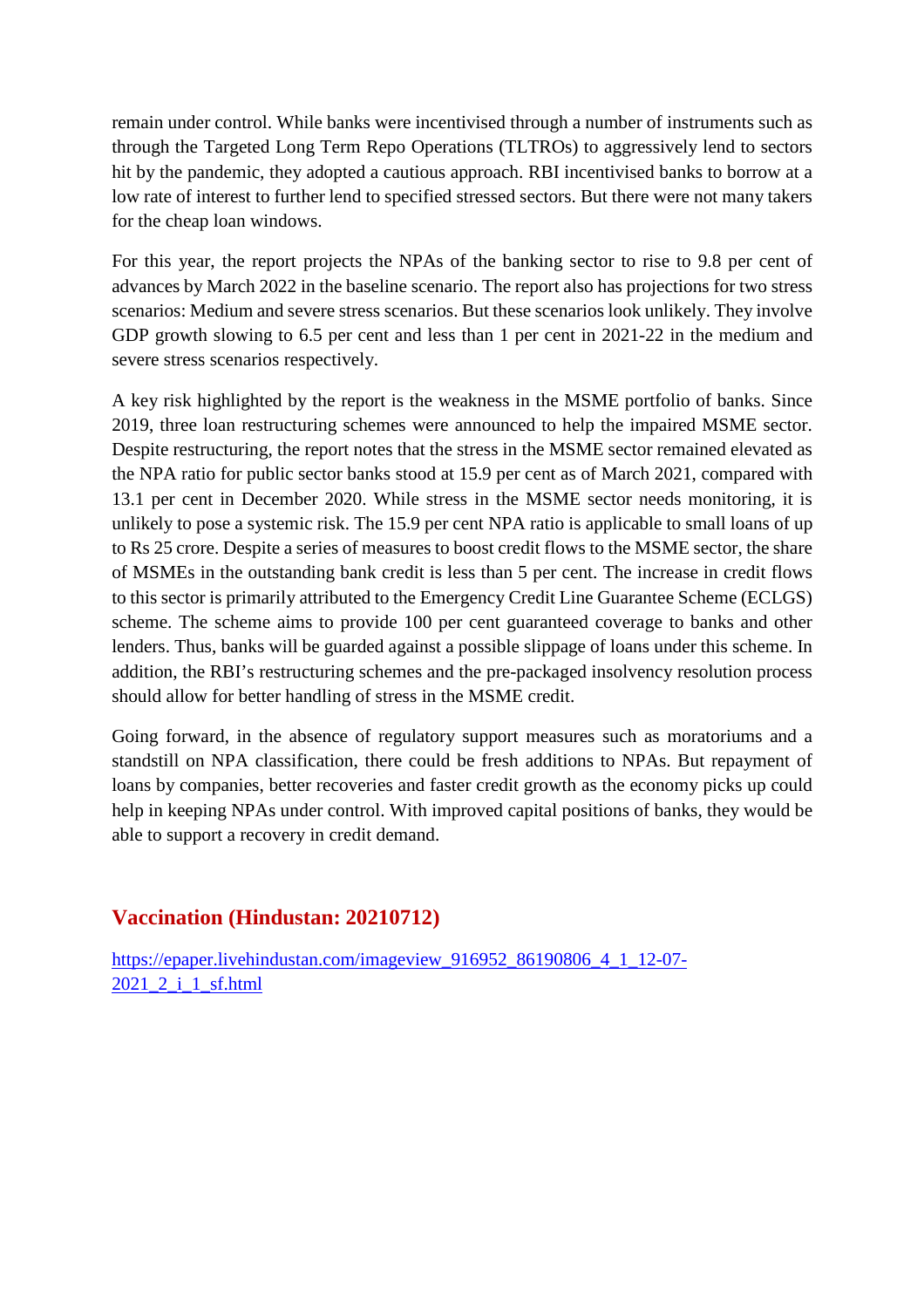# दिल्ली की आधी आबादी को भी अब तक कोरोना की वैक्सीन नहीं लग पाई है यनी आबादी वाले इलाके कम केंद्रों रे कारण टीकाकरण में पिछडे



# युवाओं को दोनों खुराक देने में दिल्ली पांचवें नंबर पर

## नई दिल्ली | हेमंत राजौरा

क्या है वजह

1. जागरूकता की कमी होने से अब

2. अपेक्षाकत कम केंद्र का होना भी

सरकारी ही होते हैं। दूसरी तरफ दक्षिणी

या उत्तरी-पश्चिमी जिले में टीकाकरण

केंद्र की संख्या 215 से ऊपर होती है।

वहां निजी अस्पतालों में कई केंद्र है.

टीका: दिल्ली में बीते 10 दिनों यानि

एक से 10 जुलाई के बीच औसतन

रोजाना एक लाख लोग टीका लगवा रहे

है। बीते दस दिन में दिल्लीभर में 9.97

लाख से अधिक लोगों ने टीका लगवाया

है। यह संख्या तब है, जबकि इस दौरान

दो दिन दिल्ली में टीका की कमी के

चलते महज 22 हजार लोगों ने टीका

लगवाया था।

रोजाना एक लाख लोग लगवा रहे

जहां लोगों के पास सुविधा है।

भी लोग टीका लगवाने नहीं आ रहे

कम टीकाकरण की बड़ी वजह है।

18 से लेकर 44 वर्ष तक के युवाओं को टीके की दोनों खराक लगाने में दिल्ली देशभर में पांचवें स्थान पर है। दिल्ली में 1,94,590 युवाओं (18 से 44 साल) को टीके के दोनों खुराक मिल चुकी हैं, यानी उनका टीकाकरण पूरा हो गया है।

यवाओं को दोनों खराक लगाने में मध्यप्रदेश पहले और महाराष्ट्र दूसरे स्थान पर है। मध्यप्रदेश में अभी तक 4,34,455 युवाओं को दोनों डोज लग चुकी हैं, वहीं महाराष्ट्र में 3,43,913 युवाओं का टीकाकरण पुरा हो चुका है। २० लाख से ज्यादा को दोनों खराक दिल्ली में 20.49.318 लोगों को

टीके की दोनों खुराक लगाई जा चुकी हैं। इनमें से 1,94,590 ऐसे हैं, जिनकी उम्र 18 से 44 साल के बीच है। राजधानी में वर्तमान समय में 763 स्थानों पर 1374 केंद्रों पर टीकाकरण किया जा रहा है।

#### डन राज्यों में सबसे अधिक युवाओं को मिली दोनों खुराक **ARABIA**  $m \nmid m$  $\mathbf{r}$

| .               | --------- |
|-----------------|-----------|
| 2. महाराष्ट     | 343913    |
| 3. उत्तर प्रदेश | 293599    |
| <b>4. गजरात</b> | 243043    |
| $5.$ दिल्ली     | 194590    |
|                 |           |

## कोरोना <mark>जग</mark> नई दिल्ली | बजेश सिंह

दिल्ली में 89 लाख से अधिक लोगों ने कोविड टीका लगवा लिया है। दो करोड जनसंख्या वाली दिल्ली की आधी आबादी टीकाकरण बस थोडी दर है। लेकिन जिलावार टीका लगवाने वालों की संख्या पर नजर डाले तो पाएंगे कि एशिया का सबसे घनी आबादी वाला उत्तर-पर्वी जिला टीका लगवाने में सबसे पोछे है। वहीं कम घनी आबादी वाले दक्षिणी दिल्ली, उत्तरी पश्चिमी जिले सबसे आगे हैं। इन दो जिलों में अब तक 10 लाख से अधिक लोग टीका लगवा चुके हैं।

उत्तरी पूर्वी जिला में प्रति एक वर्ग किलोमीटर में 36,155 लोग रहते हैं। लेकिन यहां टीकाकरण करवाने वालों की संख्या 5.68 लाख है। वहीं सबसे कम घनी आबादी वाले दक्षिणी दिल्ली में 10.03 लाख लोगों ने टीका लगवाया है. यहां प्रति वर्ग किलोमीटर की आबादी 9034 है। उत्तरी पश्चिमी जिले में अब तक सबसे अधिक 10.09 लाख लोग टीका लगवा चुके है। वहां प्रति एक वर्ग किलोमीटर में 21, 490 लोग रहते है।

जागरुकता की कमी. टीकाकरण **केंद्र की संख्या का असर:** उत्तर-पूर्वी जिले में टीकाकरण कम होने के पीछे अधिकारी दो कारण मानते हैं। पहला. यहां अभी लोगों में जागरुकता की कमी है. जिससे लोग टीका लगवाने के लिए आगे कम आ रहे हैं। दूसरा सबसे बड़ा कारण है. यहां टीकाकरण केंद्र की संख्या कम होना। जिले के एक वरिष्ठ अधिकारी ने बताया कि उत्तरी-पूर्वी जिला में जब टीका उपलब्ध होता है तो 145 से लेकर 170 के बीच टीकाकरण केंद्र होते हैं। इसमें ज्यादातर